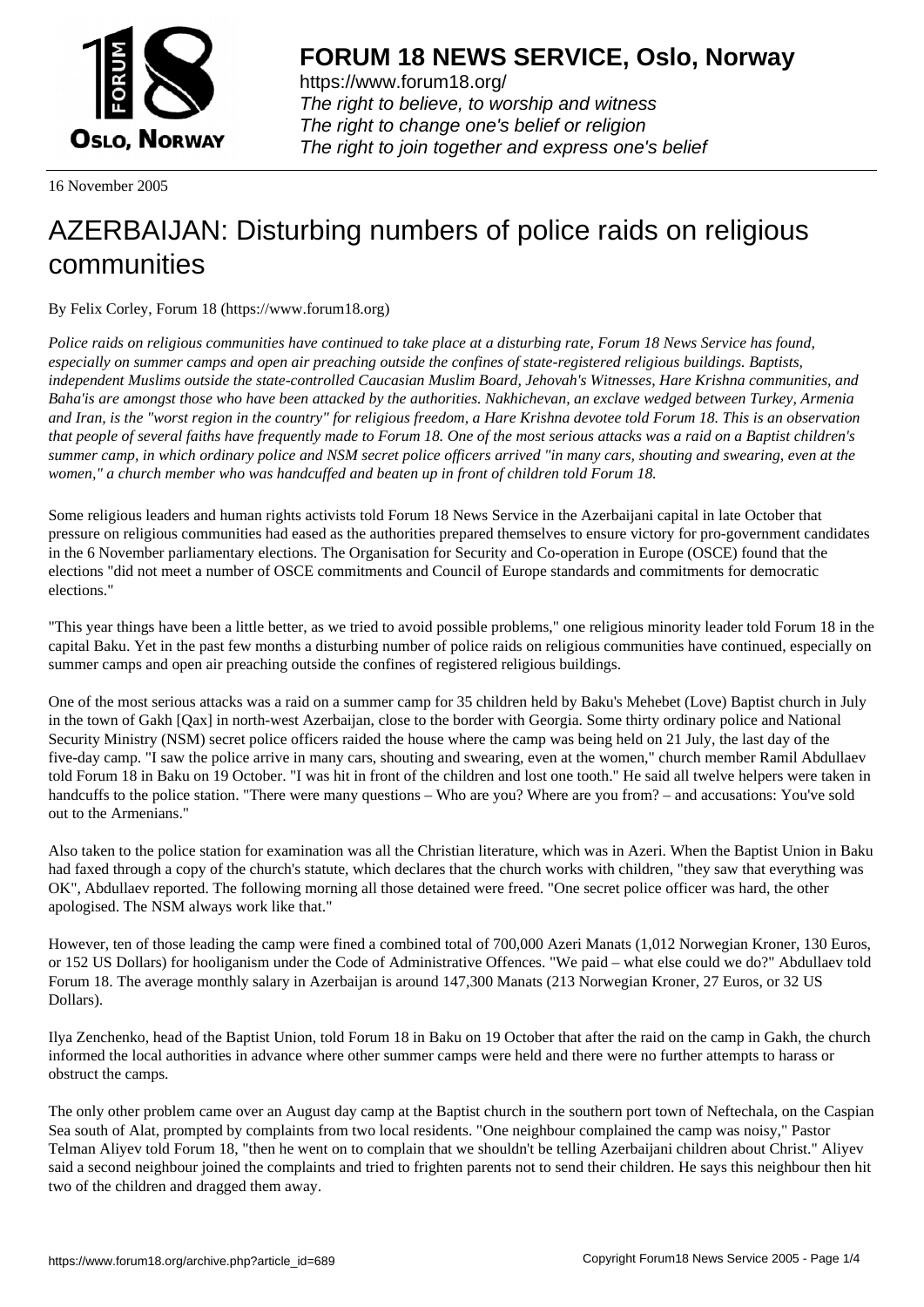defend your preaching to the church to teach to teach to teach to teach to teach children whose parents had gi permission. "He refused to help, refused to write down that he was refusing to help, swore at me and kicked me out of his office," Aliyev told Forum 18.

Ten neighbours then wrote what Aliyev described as "false statements" alleging that there had been misbehaviour at the day camp. On 5 September, Aliyev was fined 84,000 Manats (121 Norwegian Kroner, 16 Euros, or 18 US Dollars) under the Code of Administrative Offences for allegedly teaching religion illegally. "I refused to sign the document and refused to pay. They told me they'd pass the case on to Baku." He said an investigator summoned him on 9 October to ask why he had not paid the fine. He responded that he considered it unjustified.

The authorities have repeatedly refused state registration – and hence a legal personality – to the Naftechala Baptists and many other religious communities across the country (see F18News 3 November 2005 http://www.forum18.org/Archive.php?article\_id=681).

The Baptist congregation in the southern town of Ali-Bairamali [Ali Bayramli], which meets in the home of a church member, was raided in the early summer, as Mehebet's assistant pastor Yahya Mamedov reported. "Church members were taken to the police, questioned and then released, though not before they were forced to sign statements that they wouldn't meet as a church," he told Forum 18 at the Baptist church in Baku on 19 October. "This was a psychological tactic to exert pressure." Mamedov also reported that the leader of the Baptist church in another town, whom he preferred not to identify, had been summoned and threatened several times early in the year.

Azad Azerbaijan television reported on 7 May that on 19 April the police closed down a mosque in Sumgait's [Sumqayit] 6th district, claiming that its documents were not in order and that it had been built "illegally" as its construction had been funded by a Saudi charity, Islam Nijat. The TV station quoted the mosque's imam, Haji Mahyaddin Jafarov, as stating that the mosque had been operating since 1994 and that it had never had any problems with documents over that period. The imam said he had appealed to the State Committee for Work with Religious Organisations to allow the mosque to reopen, but had received no response.

Forum 18 was unable to find the closed mosque or imam Jafarov in Sumgait on 20 October, but the imam of the city's mosque under the control of the state-backed Caucasian Muslim Board, Haji Ibrahim, told Forum 18 that his was the only mosque in the city. Haji Akif Akaev, spokesperson for the Muslim Board, told Forum 18 in Baku that the closed mosque was nothing to do with the Board as his Board had not approved it.

Jehovah's Witness sources told Forum 18 that on 12 June, police officers and television crews raided an Azeri-language Jehovah's Witness meeting in Baku. Reports on the raid were shown by several television channels. "The reports contained negative and slanderous information on the activities of Jehovah's Witnesses," Witnesses complained to Forum 18 (see F18News 21 June 2005 http://www.forum18.org/Archive.php?article\_id=590).

On 22 June, the police raided a Russian-language Jehovah's Witness meeting in Baku, arrested the 67-year-old partially blind owner of the flat where the meeting was being held and his wife, and confiscated religious literature. Both husband and wife were questioned for four hours before being released.

Both raids came as Rafik Aliyev, chairman of the State Committee, was again threatening the Jehovah's Witnesses that their registration would be revoked and their activity banned.

In separate incidents in July, two Jehovah's Witnesses in Zakataly [Zaqatala], in the north-west of the country, were questioned by the police for sharing their faith on the street and ordered to stop. The two were held for five hours before being freed. Later that month, another Jehovah's Witness was ordered to leave a private home in the town and come to the police after sharing his faith with his relatives. Police threatened him with 15 days in prison.

Also in July, police in Barda in central Azerbaijan questioned two Jehovah's Witnesses and one was threatened with 15 days in prison and assaulted. Another Jehovah's Witness was assaulted in the town a few days later by local residents.

Police in a Baku suburb tried to raid the home of Tamila Sadykhova on 11 August while a Jehovah's Witness meeting was underway. When Sadykhova refused to let them in the police banged on the door and shouted for an hour, blockaded the home and cut off the electricity. When the Jehovah's Witnesses completed their meeting (in darkness), police took twelve of them to the local police station. "However, the officers on duty at the police station, having made a few enquiries, politely apologised and released them," the Jehovah's Witnesses told Forum 18.

Members of the Hare Krishna community – who have a registered temple in Baku but nowhere else in Azerbaijan – were banned by the local administration in the town of Gusar [Qusar] in north-eastern Azerbaijan from distributing their books in summer 2005. "They told us we can't spread Krishna teachings as we aren't registered locally, though we have some devotees in the town," Babek Allahverdiev told Forum 18 at the Baku temple on 18 October. "Azerbaijan is one country, but officials are dividing it up." He said the local administration in nearby Khudat [Xudat], close to the border with Russia, had banned a group of local devotees from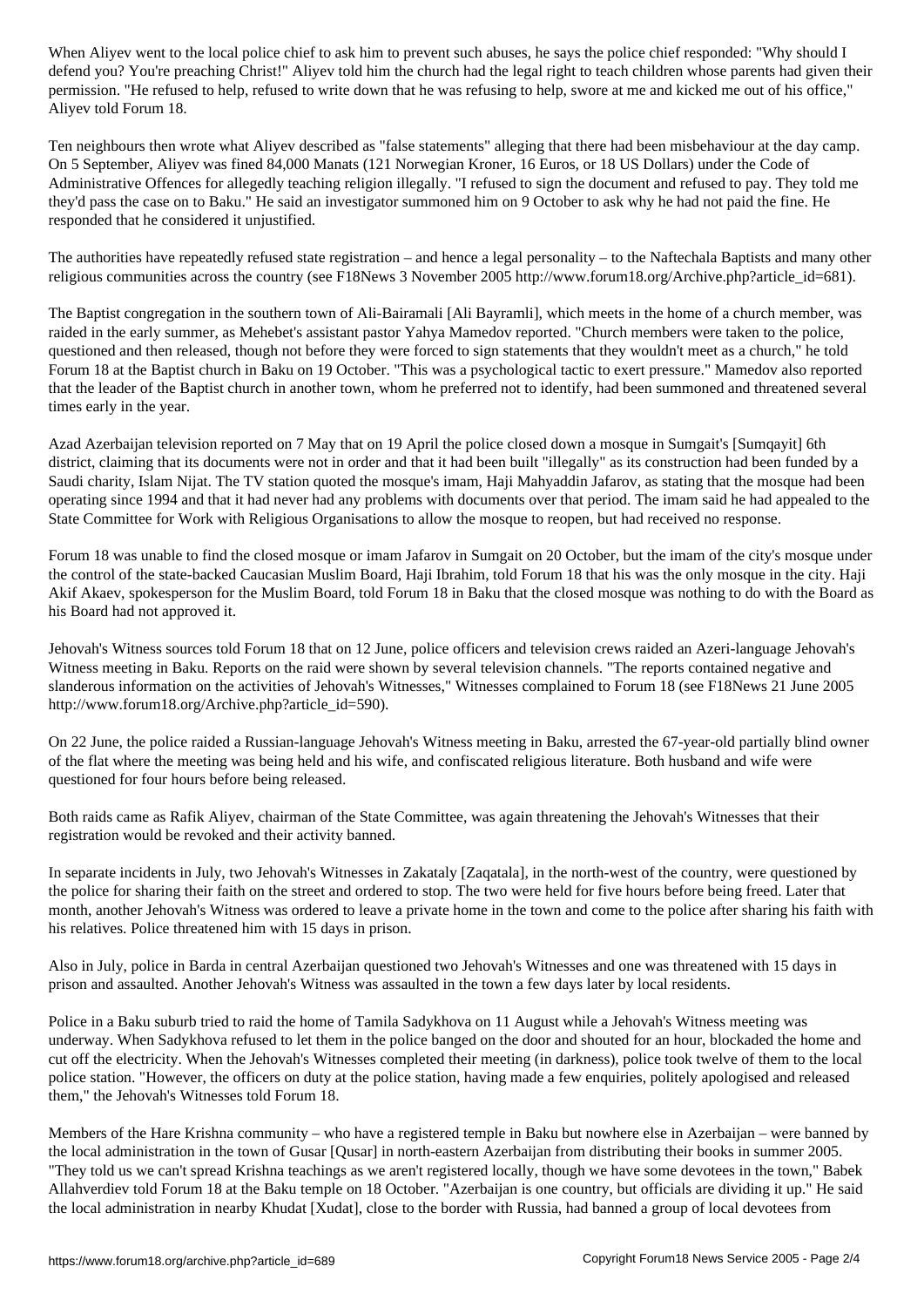Allahverdiev lamented that it is impossible for devotees to preach outside Baku, even in closed halls or private homes. "Police will just come in and ban such meetings." Nakhichevan [Naxçivan], an exclave wedged between Turkey, Armenia and Iran, is the "worst region in the country" for religious freedom, he added. "Nowhere else is as bad. While in northern Azerbaijan officials use the excuse of needing to counter Wahhabism, in Nakhichevan they cite the border with Turkey and Iran." He said the few devotees who live there cannot meet together regularly "even in private flats".

The authorities in Nakhichevan have long had the reputation as the most repressive in Azerbaijan (see eg. F18News 10 December http://www.forum18.org/Archive.php?article\_id=474 and 13 December 2004 http://www.forum18.org/Archive.php?article\_id=475).

Nariman Gasimoglu, an Islamic scholar who stood for parliament as an opposition Popular Front candidate in the 6 November elections, reported that he had difficulties giving talks in Goichai [Goyçay] and Yevlakh [Yevlax] in central Azerbaijan in September, as part of his series of talks on religion and fundamentalism which he has given in recent years.

"The executive authorities in Goichai told me the political situation was very delicate so they couldn't provide me a good place to hold my talk on religious enlightenment," Gasimoglu told Forum 18 at the Popular Front party office in central Baku on 17 October. "They were polite, though." He said his meeting had to go ahead in an open air tea house, with a much smaller audience than he would have liked. He said in Yevlakh he was banned from holding a public talk. "Because of my political position the authorities were afraid of my talking to the people." He said the talk could only go ahead in the flat of a Popular Front party member.

Death threats following his talks have been made by Muslim extremists against Gasimoglu who is an advocate of religious freedom for all (see his personal commentary "Religious freedom, the best counter to religious extremism" http://www.forum18.org/Archive.php?article\_id=338), but the police have been reluctant to protect him (see F18News 30 March 2005 http://www.forum18.org/Archive.php?article\_id=534).

Gasimoglu believes that if he tried to hold such talks again in some regions, such as Gusar [Qusar] in northern Azerbaijan, he would face obstructions from the authorities. By contrast, he reported no problems in holding seminars in the capital Baku or in Agdash in central Azerbaijan, south east of Yevlakh, between May and August this year.

Fear of police action has also led religious communities to restrict their activities. Ramazan Askarov of the Baha'i community said the community in Nakhichevan, an exclave wedged between Turkey, Armenia and Iran, has had to "suspend" its activity because of official hostility and the denial of registration (see F18News 3 November 2005 http://www.forum18.org/Archive.php?article\_id=681).

"The community holds no public activity and no teaching - our followers lead their private Baha'i life at home," he told Forum 18 in Baku on 19 October. He explained that it is a principle of the Baha'i faith that it is obligatory to meet together every 19 days to pray, discuss problems, teach and plan how to contribute to society. "Of course, our people have to come together as a community. It is our law, but in Nakhichevan they cannot practice it." Askarov said he believes if the community there resumes its activities the authorities would immediately crack down again.

Askarov said that in Sumgait, where the Baha'is have a registered community, the local policeman visited the flat where it meets in September. "He was very polite, asking how many people come, who they are," he told Forum 18. "He asked for a full list of names of our people, but we refused, referring him to the State Committee for Work with Religious Organisations, which registered the community."

One Protestant believes that religious minorities have become used to trying to avoid conflicts with the authorities and simply put up with official harassment. "We've got used to such harassment," the Protestant told Forum 18 in Baku. "It's like the way the Japanese just have to live with earthquakes."

Another Protestant leader who preferred not to be identified insisted that over the past two years the situation for minority faiths has improved. "The people in power now are more intelligent," he told Forum 18 in Baku on 17 October. "Back then those in power confused their views with official views." He said the authorities have closed watched his Church. "They can see we're law abiding and make no calls for violence or religious hatred."

However, as the continuing raids on religious events show, the authorities remain eager to pounce on any religious activity outside registered religious venues. (END)

For a personal commentary, by an Azeri Protestant, on how the international community can help establish religious freedom in Azerbaijan, see http://www.forum18.org/Archive.php?article\_id=482

For more background information see Forum 18's Azerbaijan religious freedom survey at http://www.forum18.org/Archive.php?article\_id=92